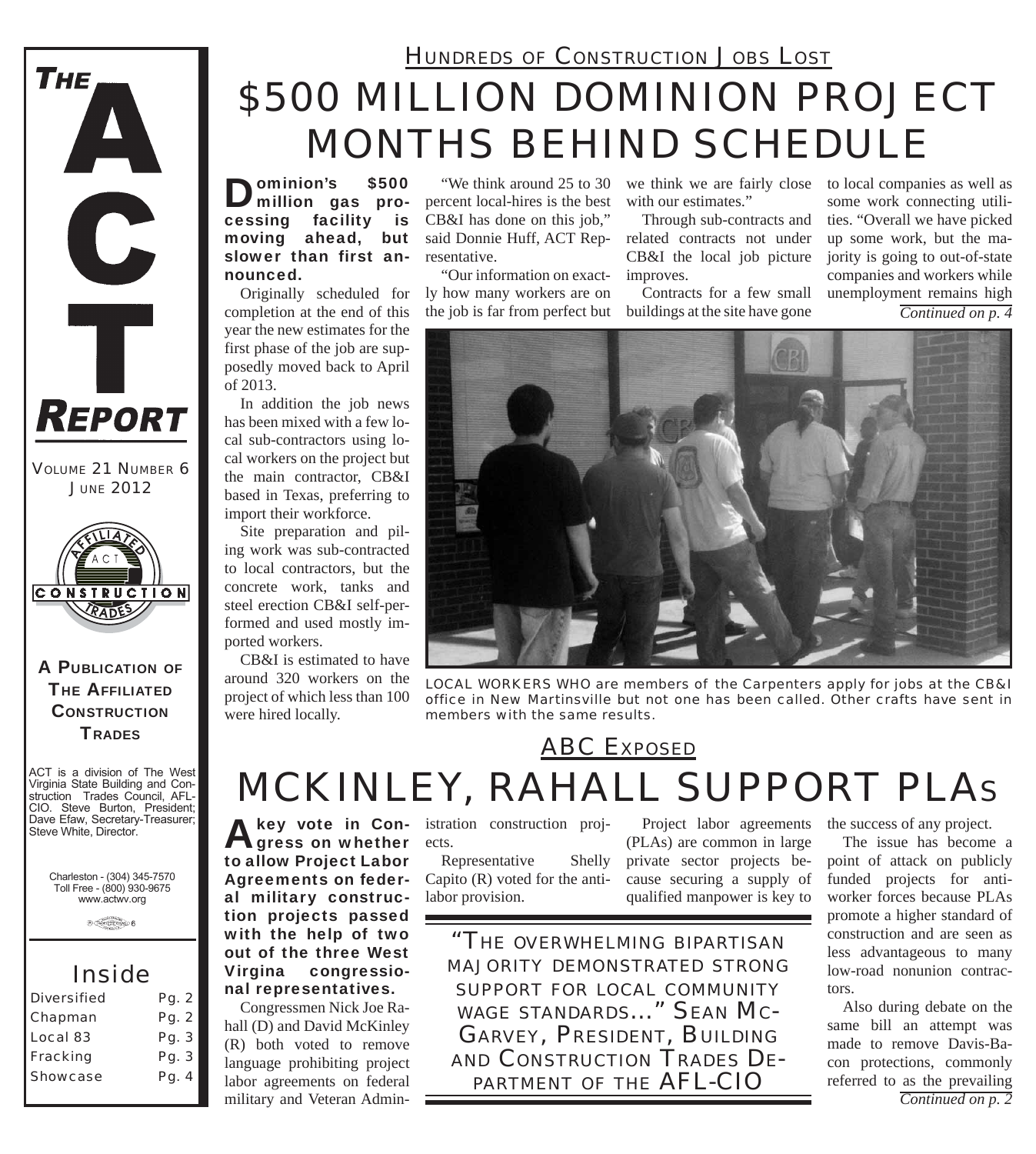## *\$16,075 BACK PAY AND ATTORNEYS FEES*

## *FORMER DIVERSIFIED WORKERS GET WAGES*

Six construction<br>Sworkers and their attorney will divide \$16,075 resulting from a wage dispute with Diversified Enterprises, Inc.

Diversified is owned by noted Powerball winner Jack Whittaker.

The dispute occurred during the construction of a project for the Shady Springs Public Service District in Raleigh County which was bid in 2006.

Diversified was low bidder for the Cool Ridge - Flat Top

area water treatment facility that also serves the Winterplace Ski Resort.

Funds for the project included a \$2 million grant from the U.S. Army Corps of Engineers and \$4.7 million in loans from two state agencies. Construction was estimated at \$5.5 million according to Public Service Commission records.

In addition ratepayers were asked to pay 79% more.

ACT's Wayne Rebich was approached by one of the workers. Rebich put him in contact with Luke Begovich

contractors group – attacking Rahall and McKinley for their PLA vote.

What has become typical of the group was a letter filled with false information.

Taking issue with the PLA vote the group wrote they represented 130 contractors and 3,500 workers.

But a visit to their own web site tells a different story with only 110 companies listed, the majority being non-contractor members.

"They only list 34 contractor members, and since when do contractors represent workers?" asked Dave Efaw, Secretary-Treasurer of the WV State Building Trades.

The Building and Construction Trades Department of the AFL-CIO has begun a research project to uncover the truth about the ABC and their state chapters.

They have recently launched a web site www. KnowYourABC.com to get out the facts.

about talking to other workers on the project learning they were not getting paid the proper wages.

With help from Begovich the workers filed a complaint with the West Virginia Division of Labor.

"These guys were not getting paid right," said Begovich. "And they were not treat-

of the Carpenters who went ed right by Whittaker either."

After investigating, the DOL issued an order to Diversified on April 6 of 2009 to pay the employees \$11,530.

The Shady Spring Public Service District withheld payment to Diversified upon learning of the wage dispute.

When the company didn't pay, the workers got help from the Carpenters organiz-

ing staff who found an attorney to file suit near the end of 2009.

It took more than two years but the attorney was able to collect the entire sum plus legal fees.

The settlement, finalized earlier this year, shows the Shady Spring PSD released the funds held in reserve directly to the attorney.

### *CHAPMAN HOLDS OPEN HOUSE FOR NEW FABRICATION SHOP*



*This 30" x 24" Launcher / Receiver is part of the work product from the new fabrication shop of Chapman Corporation in Washington, PA.*

*The contractor held an Open House on June 1 to show off its new 54,300-squarefoot pipe fabrication facility.*

*The 80' by 600' structure was completed in February and was built to help the firm keep up with its increasing workload on Marcellus and Utica Shale related projects.*

*Chapman has been the primary union contractor building gas processing facilities related to the shale gas discoveries in West Virginia, Pennsylvania and Ohio.*

*Chapman has worked on cryogenic plants, fractionators, compressor stations, interconnects and upgrades to DOT facilities as well as an NGL terminal.* 

*The firm currently employs approximately 150 people in the home office with anywhere from 1,000 to 1,200 union craft workers in the field.*

### *ABC*

*CONTINUED FROM P. 1* wage law.

All Democrats were joined by 52 House Republicans in defeating the amendment, 237-180, with all three of West Virginia's representatives voting in support of Davis Bacon.

Sean McGarvey, President of the Building and Construction Trades Department of the AFL-CIO, in a statement praising legislative leaders said, "The overwhelming bipartisan majority demonstrated strong support for local community wage standards and cast aside ideological arguments advancing a race to the bottom business model that drains local communities and undermines the long term strength and viability of the construction industry."

However soon after the votes a letter appeared in local papers from the WV chapter of ABC – the anti-union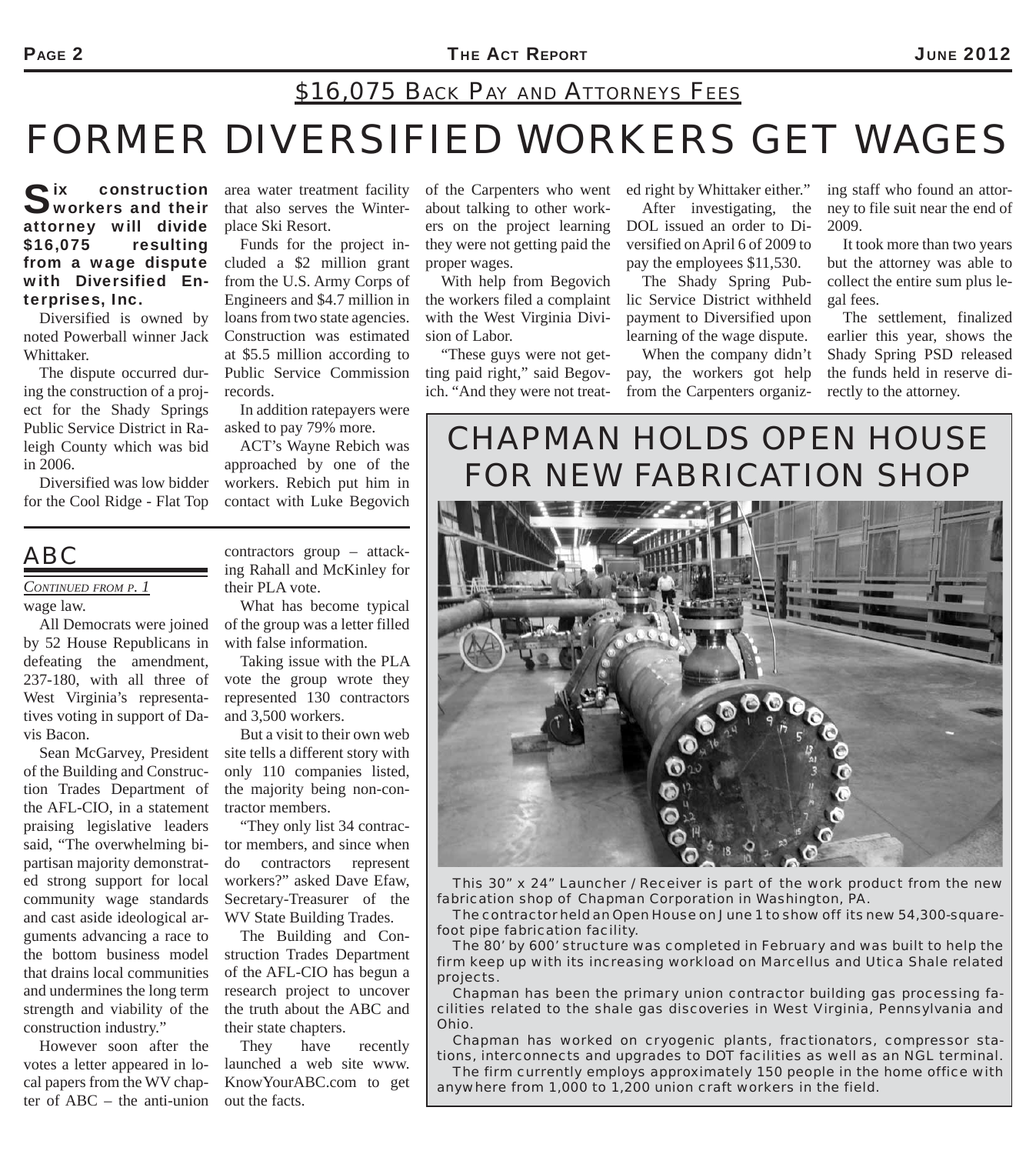## *PLUMBERS AND STEAMFITTERS LOCAL 83 WHEELING CELEBRATES 100 YEARS CHARTERED IN 1912 WITH 35 MEMBERS*

#### More than 200 peo-<br>ple gathered to celebrate the 100th anniversary of Plumbers and Steamfitters Local 83 in Wheeling.

The event took place on May 12 at Oglebay Park.

The local union was first established in 1892 but was disbanded in 1911, then rechartered in 1912.

So the history actually goes back further than 100 years, to 120 years ago.

Founded on May 25, 1912 the new local started with 35 men. Not until 1916 was there a Business Agent listed, according to records.

Property for the current office and training facility was

purchased in 1967, and then expanded across the street for more training a few years ago.

The Local is a proud affiliate of the United Association of Journeymen and Apprentices of the Plumbing and Pipe Fitting Industry of the United States and Canada, commonly referred to as the UA.

The UA itself was formed in 1889, so the first Wheeling local was formed only three years after the national group.

"We owe a lot to those who came before us and created this organization," said Jeff Beresford, Business Manager. "One hundred years is quite an accomplishment."



*JEFF BERESFORD, Business Manager of UA Local 83 (center holding plaque) poses during the 100th anniversary event with leaders of the UA and Local 83. The plaque was given to Local 83 from the UA in recognition of the event.*

## *STUDY SHOWS SILICA EXPOSURE FROM FRACKING IS DANGEROUS FOR WORKERS AFL-CIO URGES OSHA AND MSHA TO ACT QUICKLY*

agency along with MSHA issue a joint "hazard alert" that identifies the occupational safety and health hazards in

#### Anew government<br> **Astudy concludes** some gas industry workers may be exposed to dangerous levels of silica. **new** government a solution and injected under

The two-year study was done by the National Institute for Occupational Safety and Health (NIOSH).

Fracking is short for hydraulic fracturing, the process used to break up shale rock sometimes a mile or more beneath the surface in order to release natural gas.

Silica sand and a variety of chemicals are mixed into very high pressure.

The shale is broken, or "fractured", and the sand keeps the factures from closing.

NIOSH found 79 percent of samples they took for silica exceeded the  $\equiv$ 

recommended exposure limits. The AFL-CIO has written

to OSHA urging immediate action.

They recommend

special focus on silica expo-*POSURE LIMITS.*

sures.

The letter also recommends OSHA move quickly to initiate rulemaking on a new silica standard that includes requirements for exposure monitoring and medical surveillance.

the fracking industry, with a NIOSH expand its field work The AFL-CIO suggested

ing industry to include medical surveillance of workers. Silica ex-

in the frack-

posure leading to illness and death is not new in West Virginia.

During the 1920's workers at the Hawks Nest Tunnel project in Fayette County were exposed to high levels of silica dust.

Many workers developed silicosis, a debilitating lung disease, and hundreds - some say thousands - died from the exposure.

The Study showed that, in addition to the health hazards, workers in the oil and gas extraction industries face high rates of fatal occupational injuries.

From 2003 to 2009, there were 27.5 deaths per 100,000 workers, a fatality rate more than seven times higher than for all U.S. workers.

*NIOSH FOUND 79 PERCENT OF SAMPLES THEY TOOK FOR SILICA EXCEEDED THE RECOMMENDED EX-*